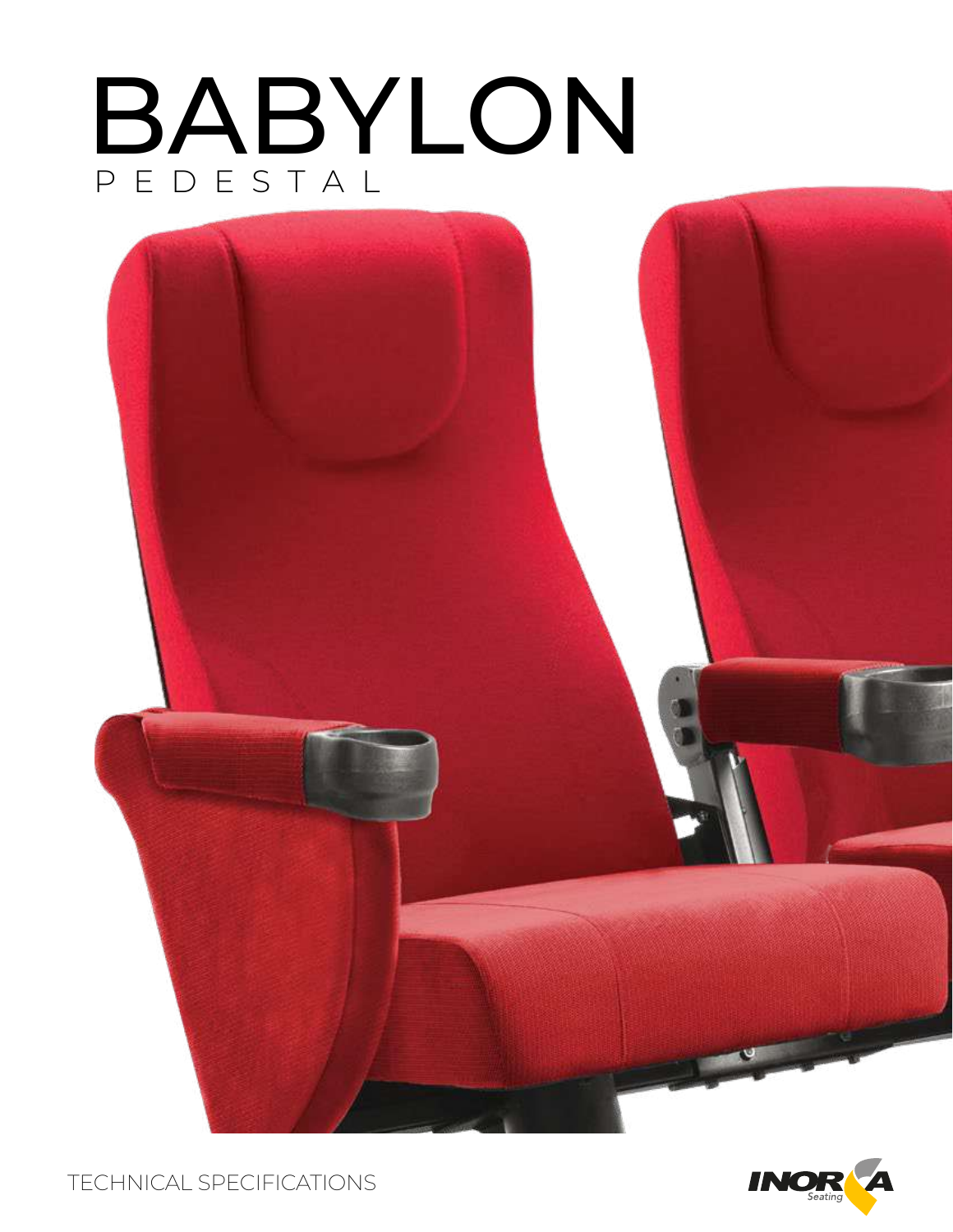# FEATURES AND BENEFITS

FIXED OR LOUNGER VERSION

For backrest recline

NO-SAG SPRINGS to reinforce lumbar support and bearing capacity of the cushion

**FI AMABILITY** Compliance with California Technical Bulletin 117 (TB 117) and Crib 5 on some upholstery references

#### MANUFACTURER WARRANTY

5 years for frame, 2 years for lounger mechanism, and 1 year for accessories.



# **ACCESORIES**











LUXURY UPHOLSTERY Replaceable upholstery, no staples or glue needed

**ACCESIBILITY** 2% of seats that comply with the ADA standard

ATTIC STOCK 2% critical components for on-site inventory

ANCHORING To footprint and counter footprint, to facilitate cleaning

DIMENSIONAL FLEXIBILITY 23 "- 26" widths and 42.5 "height

# ACCESORIES

NUMBERING AND SIGNALING On plastic seat cover and at the end of the row

INTEGRATED CUPHOLDER Sized to accept standard cups and cans

UPHOLSTERED AND FOLDING ARM

Upholstered insert for forearm comfort and ADA access

## 3D HEADREST EFFECT

A 3D headREST for added support and comfort, with an option of embroidered logos.

## PRIVACY PANELS

Customized for social distancing purposes

## DECORATIVE SEAMS

To give it a more luxurious appearance



| <b>BABYLON</b><br><b>PEDESTAL</b> | Position 22°      |               |
|-----------------------------------|-------------------|---------------|
| <b>ITEM</b>                       | <b>DIMENSIONS</b> |               |
|                                   | mm                | <b>Inches</b> |
| А                                 | 1079              | 42.5          |
| B                                 | 730               | 28.7          |
| C                                 | 810               | 31.9          |
| D                                 | 475               | 18.7          |
| E                                 | 605               | 23.8          |
| F                                 | 947               | 37.3          |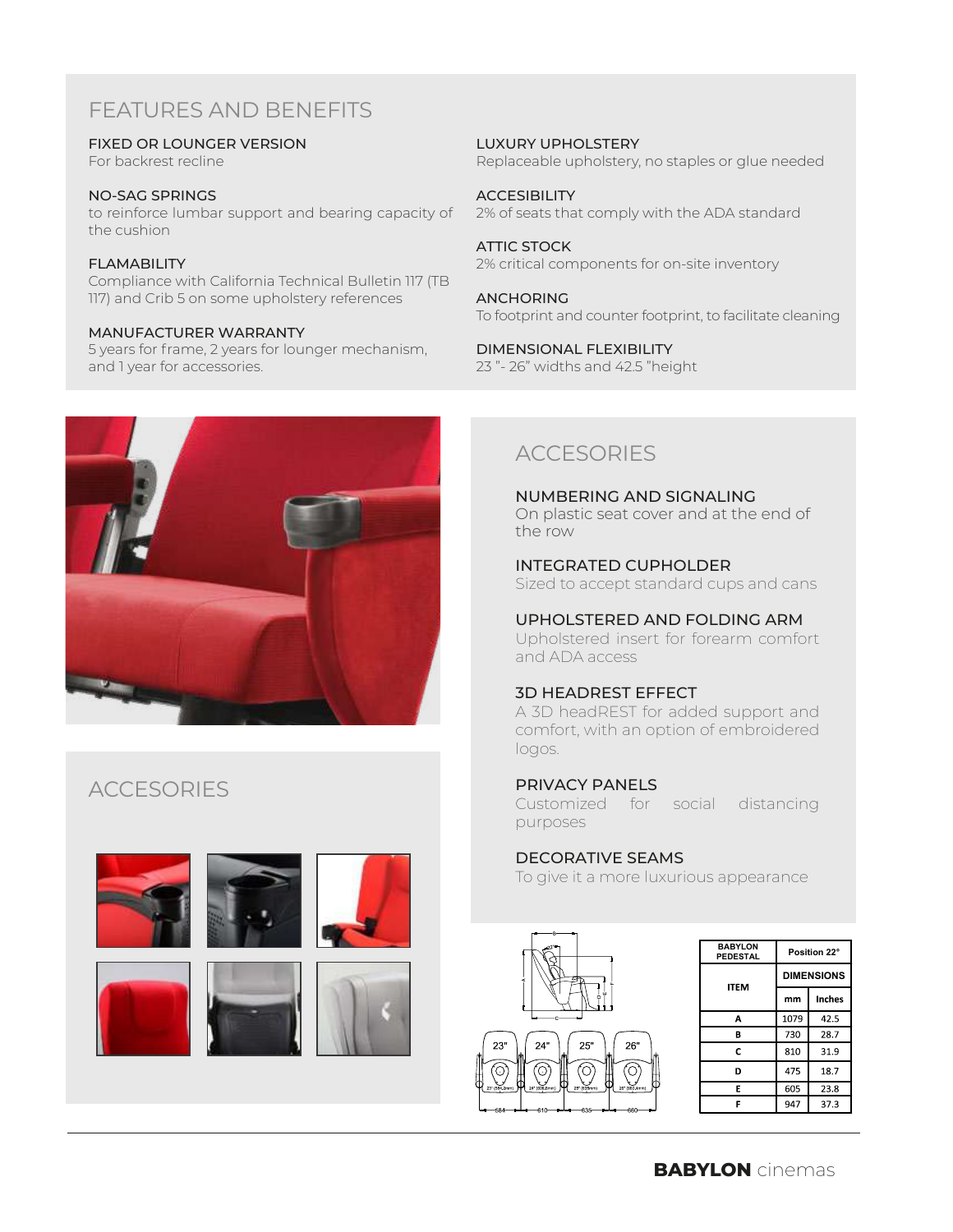# TECHNICAL SPECIFICATIONS

## **STRUCTURE**

- Fixed backrest and seat, molded with cold-injected polyurethane.
- Structural frame in cold-rolled steel pipe caliber 18, ¾" and 1" diameter.
- Plastic arms with a built-in cupholder.
- Main pedestal stand in 4" x 4" caliber 16 pipe, assembled with MIG robotic welding.

• Anchor plates to floor or riser, die-cut on cold-rolled steel sheets caliber 7 with 4 punched holes for concrete fixing.

- Last row mounted to treads.
- Available widths: 23 a 26"

#### OPTIONAL EXTRAS

- Arm: Fixed / Upholstered
- 3d effect on backrest upholstery for some versions.
- Plastic or embroidered numbering on row or armchair.
- Embroidered logos
- Lighting at row ending for hall illumination
- Plastic-acoustic seat cover.
- Removable base for disabled people (Tread version)
- Linear installation on radius or inclinations
- Installation on rise

#### Warranty

• 5 years against manufacturing defects.

# MOLDED FOAM

STANDARD

Density *Back 40 - 45 Kg/m3 Cushion 45 - 50 Kg/m3*

Hardness *Back 3.4 - 4.4 Kg/f Cushion 3.9 - 4.3 Kg/f* LUXURY FIRM FOAM

Density *Back 40 - 45 Kg/m3 Cushion 45 - 50 Kg/m3*

Hardness *Back 3.6 - 4.6 Kg/f Cushion 3.9 - 4.9 Kg/f*